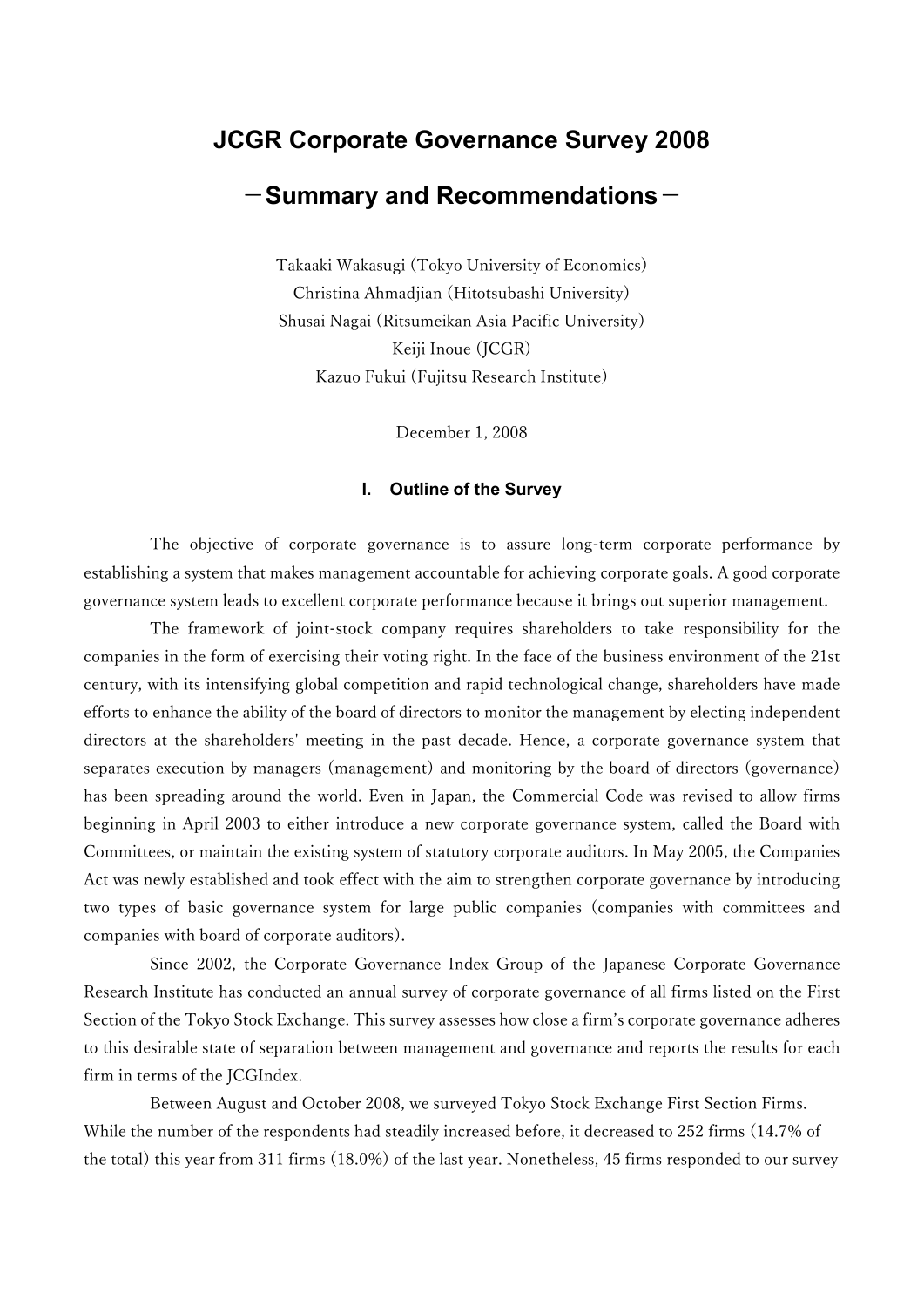for the first time, this year, reflecting a solid interest in corporate governance. One firm is omitted for analysis because it was downgraded to the Second Section of the Tokyo Stock Exchange during the analysis. The results of our analyses of the relationship between the JCGIndex and performance were generally similar to results of previous years: high JCGIndex companies enjoy superior performance, as measured by higher ROA and ROE; however, unlike in the past results, low JCGIndex firms present higher return on common stock than high JCGIndex firms.

Still, it would be fair to conclude from the findings of the JCGIndex surveys from 2002 to 2008 that there is a positive correlation between the JCGIndex and corporate performance, implying that a corporate governance system that separates governance and management is the best model in today's business environment. We hope that the JCGIndex and the results of our analyses will be used by both investors and managers and will be useful in promoting continued corporate governance reform in Japan. We are very grateful to the companies that responded to this survey.

Since we started the survey, the environment surrounding the Japanese companies has been drastically changing: Revision of the Companies Act and Financial Instruments and Exchange Act, ever more globalization, etc. To address these changes, this time too, we modified questions, options, and proportions. Knowing that making changes every year is undesirable with regard to the survey's consistency, we strongly believe that handling with the perpetually changing environment is much more important. Therefore, a company's JCGIndex may increase or decrease by about 10 points. We would appreciate your understanding.

#### II. Seven Important Results

#### 1. Response rate indicates a continued increase in interest in corporate governance

From August to November 2008, the Japan Corporate Governance Research Institute surveyed all firms listed on the First Section of the Tokyo Stock Exchange (1,719 firms as of July 29, 2008), and received responses from 252 firms. Survey questions were based on the "JCGR Corporate Governance Principles." The JCGIndex is based on these questions.

This is the seventh consecutive year that we have carried out the survey, to which a cumulative total of 1981 companies have responded. In 2002, we received responses from 159 firms. In 2003, 201 firms responded, 129 for the first time. In 2004, 341 firms responded, 189 for the first time. In 2005, 405 firms responded, 112 for the first time. In 2006, 312 firms responded, 70 for the first time. In 2007, 311 firms responded, 71 for the first time. In 2008, 45 firms responded for the first time. Over the past seven years, we have received responses from 778 firms (equal to 44% of the firms currently listed on the First Section). Of the 252 firms that responded to the survey this year, one is omitted for analysis because it was downgraded to the Second Section of the Tokyo Stock Exchange during the analysis.

#### 2. Characteristics of the responding firms: Large firms with high performance

Firms that responded to the survey tended to be very large. The average size of assets, sales, and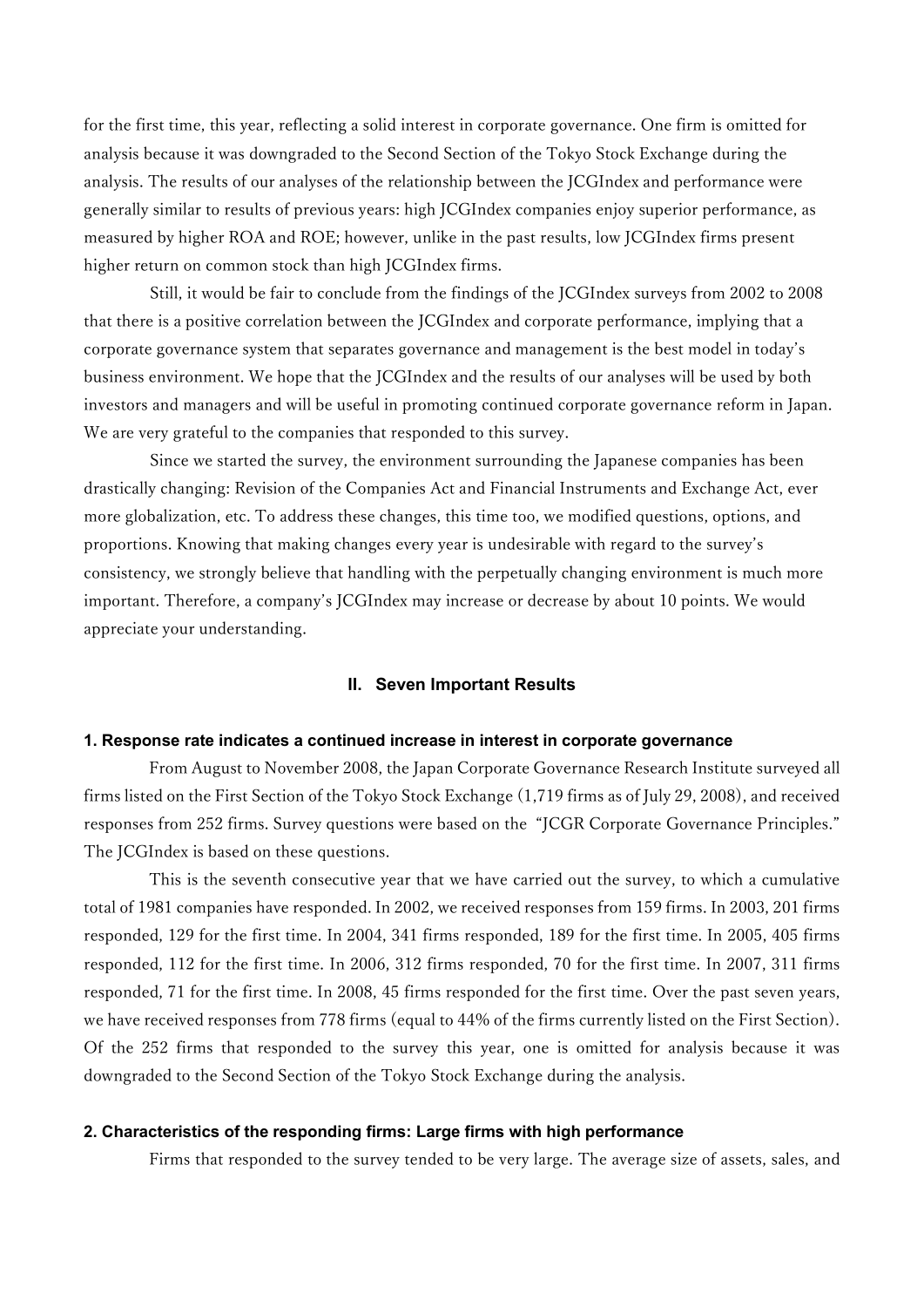number of employees of responding firms (averaged over 2003-2007) was more than twice the size of the average listed firm. The performance of responding firms was also higher than the average for listed firms. ROA of responding firms was 6.80%, compared to 6.42% for all listed firms: ROE was 7.66% versus 7.26%, and return on common stock was 16.09% versus 14.99%.

## 3. Distribution of the JCGIndex: Increased average score but wide range

 This year, the average JCGIndex for the 251 responding firms is 51.9 (standard deviation 13.2), compared to an average of 49.4 (standard deviation 13.5) for last year.

Now that matters concerning takeover bids are discussed from the viewpoint of interest of shareholders, it is fair to say that the state of corporate governance in Japan continues to advance. However, the average JCGIndex is 51.9 points, only slightly greater than one half of the total of 100 possible points, and from this it can be concluded that the state of corporate governance in most Japanese firms is far from the ideal state of our governance model.

The range between the highest and lowest JCGIndex firms is quite large, as in the previous years. This year, the highest JCGIndex was 85 and the lowest was 22. Last year, the highest JCGIndex was 89 and the lowest 17. The standard deviation slightly decreased to 13.2 from the previous 13.5.

# 4. Average points by category: Governance reform is unbalanced

The JCGIndex is the sum of the points in 4 separate categories (Cg1, Cg2, Cg3, Cg4). Categories Ⅰ and Ⅱ are related to corporate governance system, and Ⅲ and Ⅳ are about corporate management system.

The following table reports the average points in each category for the 251 responding firms. The better results in Categories I to III than last year pushed up the average of the JCGIndex. However, while in Categories III and IV, firms on average achieved over 50% of all possible points, the achievement rates for Categories I and II were far lower.

 As a whole, firms have focused on corporate management reform after 'the Decade Lost', and have improved management systems and disclosure. In contrast, reform in the essence of governance, which is CEO accountability and board function, has not progressed as far.

| Category                                            | Mean/point allocated | Percent expression |
|-----------------------------------------------------|----------------------|--------------------|
|                                                     | (A)                  | of $(A)$           |
| I Corporate objectives and CEO responsibility       | 10.6/28              | 37.9% (36.9%)      |
| II Structure and function of board of directors     | 10.7/25              | 42.8% (35.9%)      |
| III Management system                               | 17.2/27              | 63.7% (61.7%)      |
| IV Transparency and communication with shareholders | 13.4/20              | 67.0% (67.3%)      |

(note) results from last year's survey are in parentheses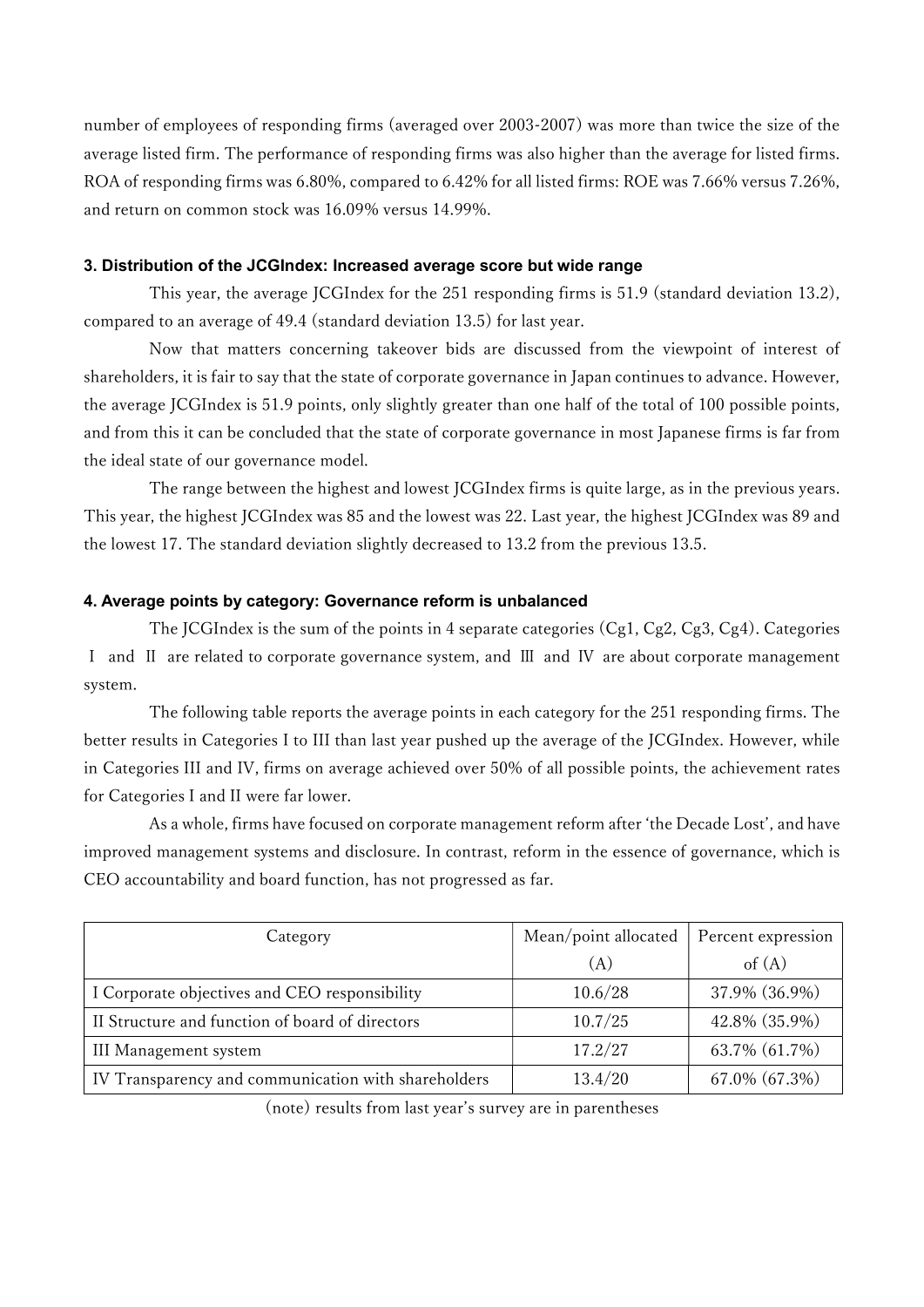## 5. Characteristics of high and low JCGIndex firms

 To compare the characteristics of high and low JCGIndex firms and to examine the relationship between the JCGIndex and corporate performance, we constructed two groups: high and low JCGIndex firms. The high JCGIndex group consists of the 38 firms with a JCGIndex of 66 or more points (over one standard deviation above the mean) and the low JCGIndex group consists of the 39 firms with a JCGIndex of 38 or less (over one standard deviation below the mean). JCGR regards companies in the high JCGIndex group as companies with good governance.

(1) Characteristics of high and low JCGIndex firms: The percentage of foreign ownership is higher The average percentage of shares held by foreigners in the high JCGIndex group is 30.9%, while the average for responding firms is 21.7%, and the average for low JCGIndex firms is even lower at 12.7%. Every year, our survey has illustrated that companies with good governance generally enjoy strong performance. It is not certain whether good governance defines high foreign ownership or vice versa. There is no statistically significant difference in the average age of the CEO between high JCGIndex firms (61.7) and low JCGIndex firms (61.6).

### (2) High JCGIndex firms are bigger

The total assets, sales, and number of employees are over 10 times greater in the high JCGIndex firms than the low JCGIndex firms.

### (3) High JCGIndex firms are strong in all aspects of corporate governance

High JCGIndex firms have achieved high points in all four categories, indicating that a high JCGIndex cannot be achieved with high scores in only one or two categories.

|                     | Category I | Category II | CategoryIII | Category <sub>IV</sub> |
|---------------------|------------|-------------|-------------|------------------------|
| High JCGIndex firms | !6.1       | 19.8        | 20.8        | 16.9                   |
| Low JCGIndex firms  | 6.d        | 5.6         | l2.3        | 9.0                    |

The JCGIndex captures the complete picture of a company's corporate governance capabilities and is not determined by single category.

# 6. JCGIndex and firm performance: A clear relationship

The objective of corporate governance is to assure excellent corporate performance. Is there really a relationship between corporate governance and corporate performance? In the 2008 JCGIndex survey, as well as in surveys for previous years, we found a close relationship between the two.

# (1) High JCGIndex firms enjoy superior performance on most dimensions

Based on 5-year averages, ROA (7.20% versus 7.00%) and ROE (8.91% versus 7.12%) are higher in the high JCGIndex firms than in the low JCGIndex firms. However, return on common stock was lower in the high JCGIndex firms than in the low JCGIndex firms, both the 3-year average (15.02% versus 15.76%) and the 5-year average (14.17% versus 20.01%).

# (2) The rate of growth in employment is higher in the high JCGIndex firms

Based on the 3-year average (2005-2007) of growth of employment, high JCGIndex firms have a lower growth rate than low JCGIndex firms (5.68% versus 5.98%). In the past 6 surveys, high JCGIndex firms had a higher growth rate than low JCGIndex firms. We need to examine each company's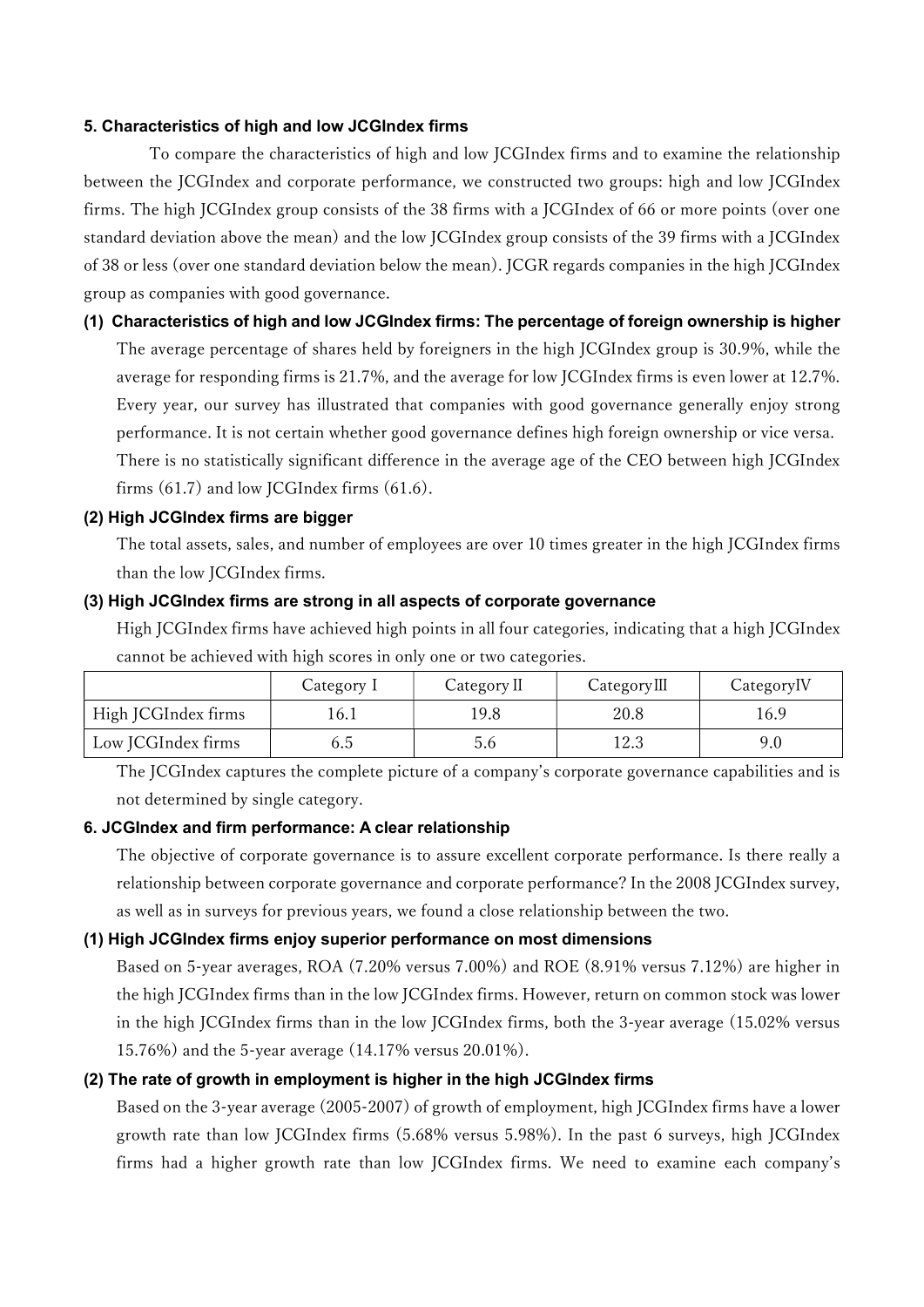employment growth rate to identify the reason of this reversal.

While it is often said that in order to increase profits it is necessary to sacrifice employment, our past results suggest that high JCGIndex companies are establishing high performance without cutting costs through reducing employment.

# 7. Relationship between each category and performance: Strongest for structure and function of the board of directors and transparency and communication with shareholders

To determine whether or not there was a similar relationship between performance and each of the categories of the JCGIndex, we constructed high and low JCGIndex groups in each of the 4 categories, choosing the firms with points of one standard deviation above the mean or one standard deviation below the mean for each of the categories. In the surveys for previous years, the groups with high points in each category had higher performance (averaged over the past 5 years) than firms with low points. This year, however, we found no clear differences across categories in the relationship to performance. Still, points in Categories II (board of directors) and IV (transparency) seem to be relevant for performance.

The generally positive relationship between the JCGIndex as a whole and performance explained above indicates that corporate governance is not a question of a single category, but rather, of all the categories taken together.

## III. Recommendation

#### <Conclusion: Corporate governance reform is key to the revival of the Japanese economy>

The JCGR surveys over the past 7 years have demonstrated that corporate governance is strongly related to corporate performance. Although the response rate of the survey has not been high in any given year, we have received 1,981 responses for 778 distinct firms, and each year shows a similar relationship between JCGIndex and performance (although there are a few exceptions). Based on this, we feel that it is appropriate to conclude that corporate governance reform is a necessary condition for Japanese firms to compete in the 21st century business environment. We hope that investors and managers will use the JCGIndex to promote corporate governance reform.

Investors are particularly important to governance reform. From the perspective of managers, there is not much incentive to promote corporate governance, as corporate governance reform makes them more accountable for corporate performance. For investors, on the other hand, corporate governance reform has a close relationship to the improvement of the performance of their investment, and therefore, they have a strong incentive to push for reform. This is especially true for institutional investors, who manage such a large share of investment capital today.

As investors become more aware of the importance of corporate governance reform, shareholder activism, including exercise of voting rights and establishment of governance funds, will increase. We hope that the JCGIndex will be used as an important weapon in these activities. For this reason, in 2004, we started to ask all responding companies to disclose their JCGIndex results. As part of the survey, we ask firms to give us permission to disclose their name if they were in the top 50% of the JCGIndex. Fortunately, most of the companies have answered "yes." Thus, we have been able to report a list of the top 50%